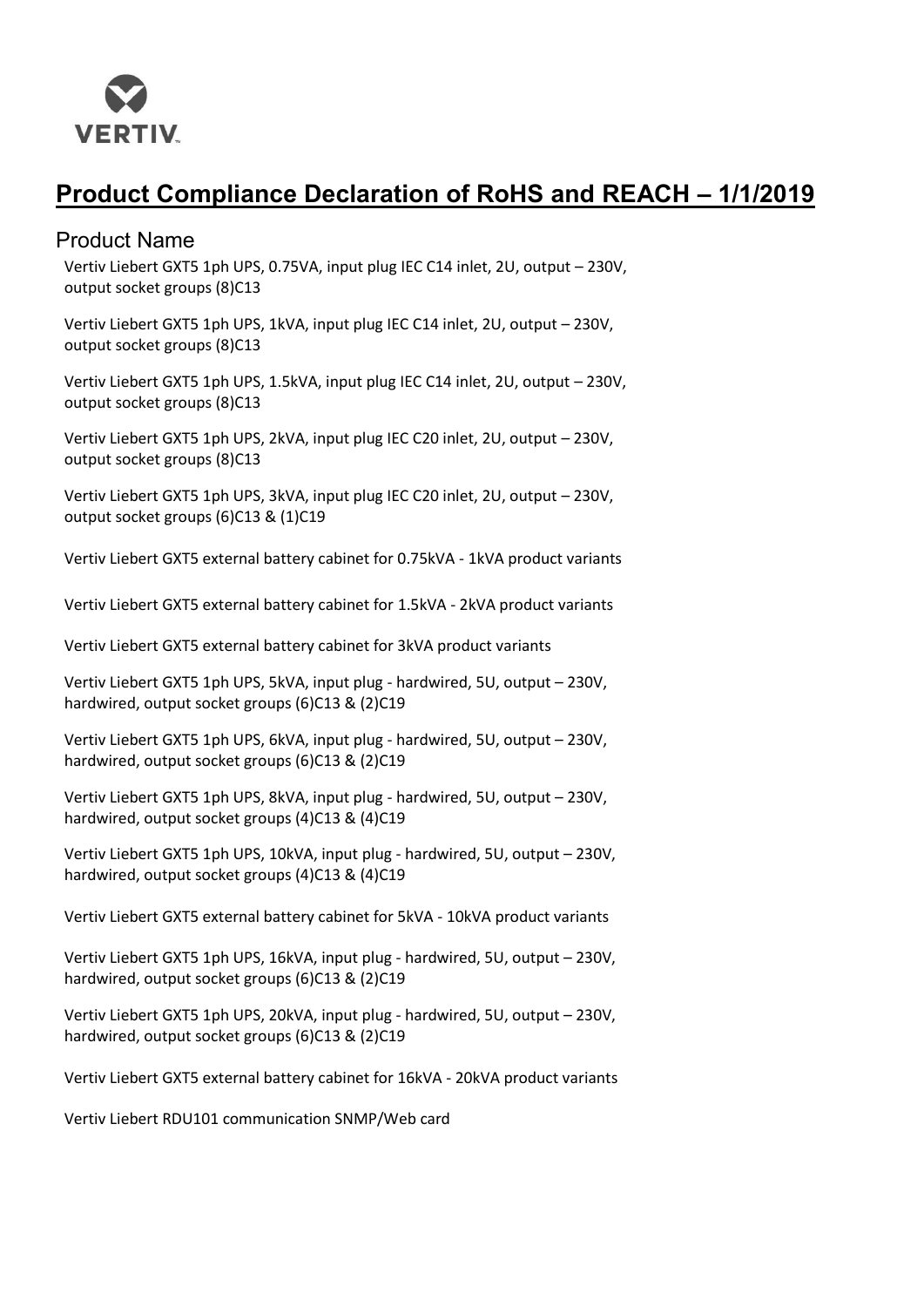## Product Item

GXT5-750IRT2UXLE GXT5-1000IRT2UXLE GXT5-1500IRT2UXLE GXT5-2000IRT2UXLE GXT5-3000IRT2UXLE GXT5-EBC36VRT2UE GXT5-EBC48VRT2UE GXT5-EBC72VRT2UE GXT5-5000IRT5UXLE GXT5-6000IRT5UXLE GXT5-8000IRT5UXLE GXT5-10KIRT5UXLE GXT5-EBC192VRT3U GXT5-16KIRT9UXLE GXT5-20KIRT9UXLE GXT5-EBC384VRT6U RDU101

### Compliance We Vertiv, hereby declare that our products indicated above are in full conformity with EU RoHS 2015/863/EU (RoHS3), with respect to the following substances:

- 1. Lead (Pb) <0.1%
- 2. Mercury (Hg) <0.1%
- 3. Cadmium (Cd) <0.1%
- 4. Hexavalent chromium (Cr6+) <0.1%
- 5. Polybrominated biphenyls (PBB) <0.1%
- 6. Polybrominated diphenylethers (PBDE) <0.1%
- 7. Bis(2-ethylhexyl) phthalate
- 8. Butyl Benzyl phthalate
- 9. Dibutyl phthalate
- 10.Diisobutyl phthalate

We Vertiv, hereby declare that our products indicated above contain no REACH Jan 2019 SvHC(s), according to the REACH survey results of the purchased parts.

We Vertiv, hereby declare that our products indicated above are in Scope of WEEE 2012/19/EU and will be recycled at the end of useful life.

We Vertiv, hereby declare that our products indicated above contain no Conflict Minerals according to the Conflict Mineral survey results of the purchased parts.